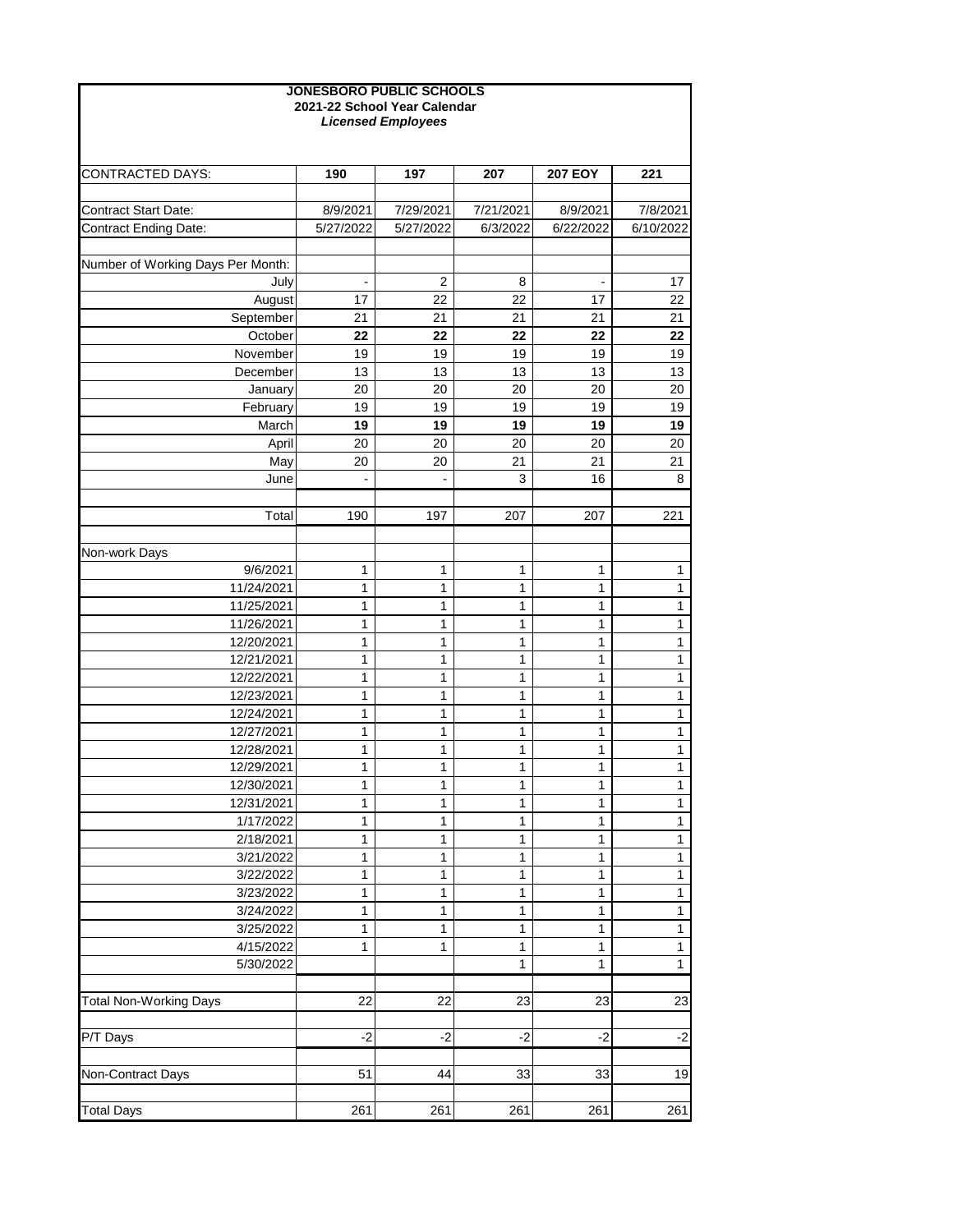| <b>JONESBORO PUBLIC SCHOOLS</b><br>2021-22 School Year Calendar<br><b>Classifed Employees</b> |           |           |                          |               |                |           |           |  |
|-----------------------------------------------------------------------------------------------|-----------|-----------|--------------------------|---------------|----------------|-----------|-----------|--|
| <b>CONTRACTED DAYS:</b>                                                                       | 178       | 183       | 190                      | 190           | 197            | 207**     | 221       |  |
|                                                                                               |           |           |                          | <b>Nurses</b> |                |           |           |  |
| <b>Contract Start Date:</b>                                                                   | 8/16/2021 | 8/9/2021  | 8/9/2021                 | 8/2/2021      | 7/29/2021      | 7/21/2021 | 7/8/2021  |  |
| <b>Contract Ending Date:</b>                                                                  | 5/27/2022 | 5/27/2022 | 6/6/2022                 | 5/27/2022     | 6/6/2022       | 6/10/2022 | 6/17/2022 |  |
|                                                                                               |           |           |                          |               |                |           |           |  |
| Number of Working Days Per Month:                                                             |           |           |                          |               |                |           |           |  |
| July                                                                                          | ٠         |           | $\overline{\phantom{0}}$ |               | $\overline{2}$ | 8         | 17        |  |
| August                                                                                        | 12        | 17        | 17                       | 22            | 22             | 22        | 22        |  |
| September                                                                                     | 21        | 21        | 21                       | 21            | 21             | 21        | 21        |  |
| October                                                                                       | 20        | 20        | 21                       | 21            | 21             | 21        | 21        |  |
| November                                                                                      | 17        | 17        | 17                       | 17            | 17             | 17        | 17        |  |
| December                                                                                      | 13        | 13        | 13                       | 13            | 13             | 13        | 13        |  |
| January                                                                                       | 20        | 20        | 20                       | 20            | 20             | 20        | 20        |  |
| February                                                                                      | 18        | 18        | 18                       | 18            | 18             | 18        | 18        |  |
| March                                                                                         | 17        | 17        | 18                       | 18            | 18             | 18        | 18        |  |
| April                                                                                         | 20        | 20        | 20                       | 20            | 20             | 20        | 20        |  |
| May                                                                                           | 20        | 20        | 21                       | 20            | 21             | 21        | 21        |  |
| June                                                                                          |           |           | 4                        |               | 4              | 8         | 13        |  |
|                                                                                               |           |           |                          |               |                |           |           |  |
| Total                                                                                         | 178       | 183       | 190                      | 190           | 197            | 207       | 221       |  |
|                                                                                               |           |           |                          |               |                |           |           |  |
| Non-work Days                                                                                 |           |           |                          |               |                |           |           |  |
| 9/6/2021                                                                                      | 1         | 1         | 1                        | 1             | 1              | 1         | 1         |  |
| 10/22/2021                                                                                    | 1         | 1         |                          |               |                |           |           |  |
| 11/22/2021                                                                                    | 1         | 1         | 1                        | 1             | 1              | 1         | 1         |  |
| 11/23/2021                                                                                    | 1         | 1         | 1                        | 1             | 1              | 1         | 1         |  |
| 11/24/2021                                                                                    | 1         | 1         | 1<br>4                   | 1             | 1              | 1         | 1         |  |
| 11/25/2021<br>11/26/2021                                                                      | 1<br>1    | 1<br>1    | 1                        |               | 1              | 1         |           |  |
| 12/20/2021                                                                                    |           | 1         | 1                        | 1             | 1              | 1         |           |  |
| 12/21/2021                                                                                    | 1         | 1         | 1                        | 1             | 1              | 1         |           |  |
| 12/22/2021                                                                                    |           | 1         | 1                        | 1             | 1              | 1         |           |  |
| 12/23/2021                                                                                    |           | 1         | 1                        | 1             | 1              | 1         |           |  |
| 12/24/2021                                                                                    |           | 1         | 1                        |               | 1              | 1         |           |  |
| 12/27/2021                                                                                    |           | 1         | 1                        | 1             | 1              | 1         |           |  |
| 12/28/2021                                                                                    | 1         | 1         | 1                        | 1             | 1              | 1         |           |  |
| 12/29/2021                                                                                    |           | 1         | 1                        | 1             | 1              | 1         |           |  |
| 12/30/2021                                                                                    |           | 1         | 1                        | 1             | 1              | 1         |           |  |
| 12/31/2021                                                                                    |           | 1         | 1                        |               |                | 1         |           |  |
| 1/17/2022                                                                                     |           | 1         | 1                        |               | 1              | 1         | 1         |  |
| 2/18/2021                                                                                     |           | 1         | 1                        | 1             | 1              | 1         |           |  |
| 2/21/2022                                                                                     |           | 1         | 1                        |               |                | 1         |           |  |
| 3/18/2022                                                                                     |           | 1         |                          |               |                |           |           |  |
| 3/21/2022                                                                                     |           | 1         | 1                        |               | 1              | 1         |           |  |
| 3/22/2022                                                                                     |           | 1         | 1                        |               |                | 1         |           |  |
| 3/23/2022                                                                                     |           | 1         | 1                        | 1             | 1              | 1         |           |  |
| 3/24/2022                                                                                     |           | 1         | 1                        |               | 1              | 1         |           |  |
| 3/25/2022                                                                                     |           | 1         | 1                        |               | 1              | 1         | 1         |  |
| 4/15/2022                                                                                     |           | 1         | 1                        |               | 1              | 1         |           |  |
| 5/30/2022                                                                                     |           |           | 1                        |               | 1              |           |           |  |
|                                                                                               |           |           |                          |               |                |           |           |  |
| <b>Total Non-Working Days</b>                                                                 | 27        | 27        | 26                       | 25            | 26             | 26        | 26        |  |
|                                                                                               |           |           |                          |               |                |           |           |  |
| Non-Contract Days                                                                             | 56        | 51        | 45                       | 46            | 38             | 28        | 14        |  |
|                                                                                               |           |           |                          |               |                |           |           |  |
| <b>Total Days</b>                                                                             | 261       | 261       | 261                      | 261           | 261            | 261       | 261       |  |